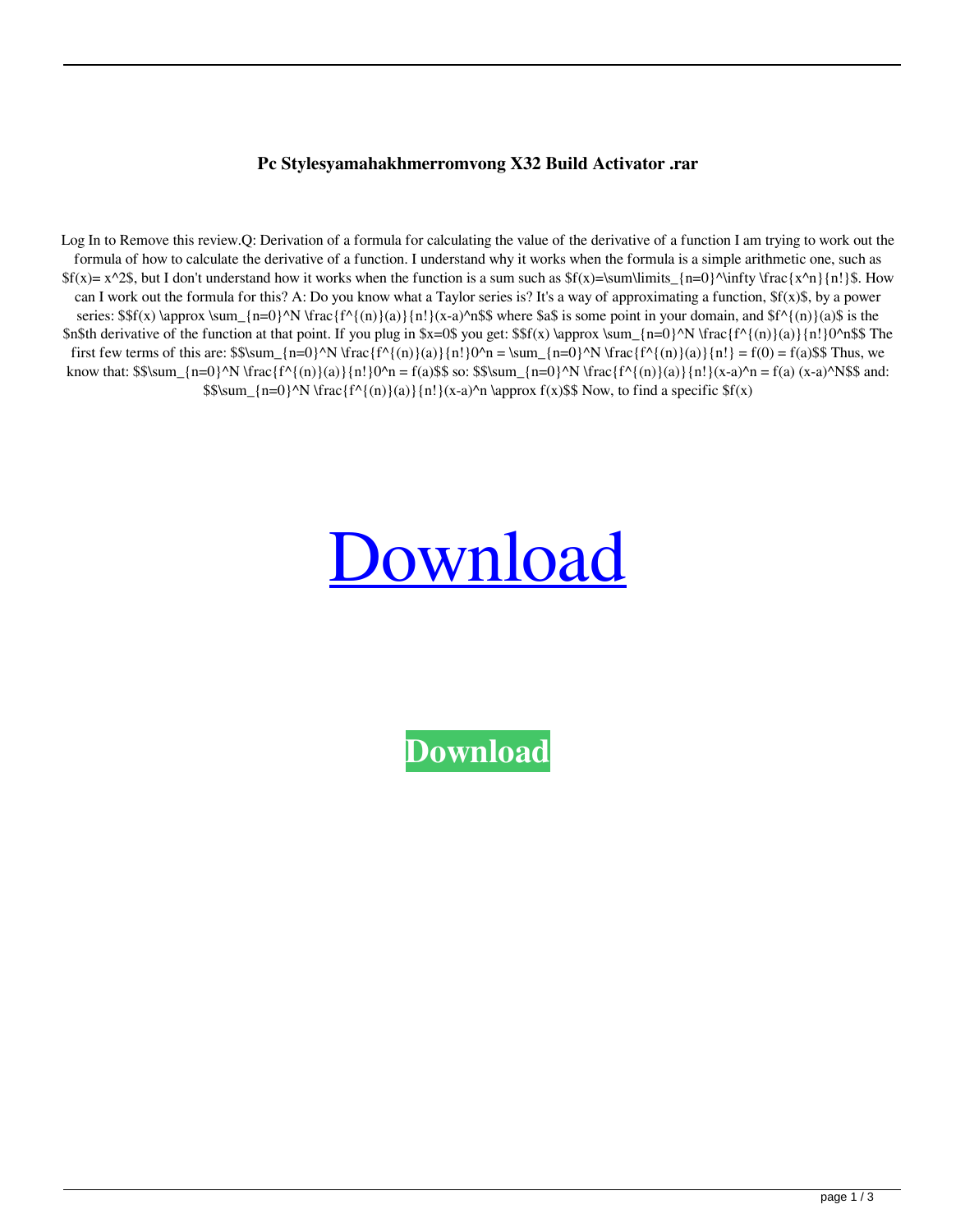Hi I am using this command to get the last date a file was modified, I have different files in different folders, how can I get the last modified date of all the files in all the directories? find /var/log/nginx/ -name "nginx.log" -mtime +1 -printf "%T@ %p" I can use something like this but it won't work as it is not recursive, all files need to have the same directory structure ls /var/log/nginx/ | grep -v index.html | grep -v core | xargs -I{} -n 1 ls -l {} | awk '{print \$5}' | sed -n '1!s/^\s\{1\}//p' | sed's/^[[:digit:]]\{4\}\$//' | sed -n '1!s/^\s\{1\}//p' Thank you, A: It should be something like this: find. -type f -mtime +1 -printf "%T@ %p" It works only if you have the GNU find. Useful links: find manpage find mtime manpage find -mtime  $+1$  manpage find mtime with time(1) command Out-of-pocket medical expenditure and catastrophic health expenditure in the Middle East and North Africa: results from the Global Burden of Diseases, Injuries, and Risk Factors Study (GBD 2010). Several countries in the Middle East and North Africa (MENA) region suffer from high rates of communicable and non-communicable diseases. This study was the first to report on out-of-pocket medical expenditure in the MENA region using data from the Global Burden of Diseases, Injuries, and Risk Factors (GBD) 2010. Data from 26 MENA countries, together covering 97% of the population of the region, were included. We estimated prevalence of out-of-pocket medical expenditure for 10 selected diseases. Out-of-pocket medical expenditure was high in the MENA region, with 75% of the population spending more than 10% of household income on medical care. The region ranked last among the 21 countries for which similar data were available for out-of-pocket expenditure, and last for catastrophic health expenditure. There was